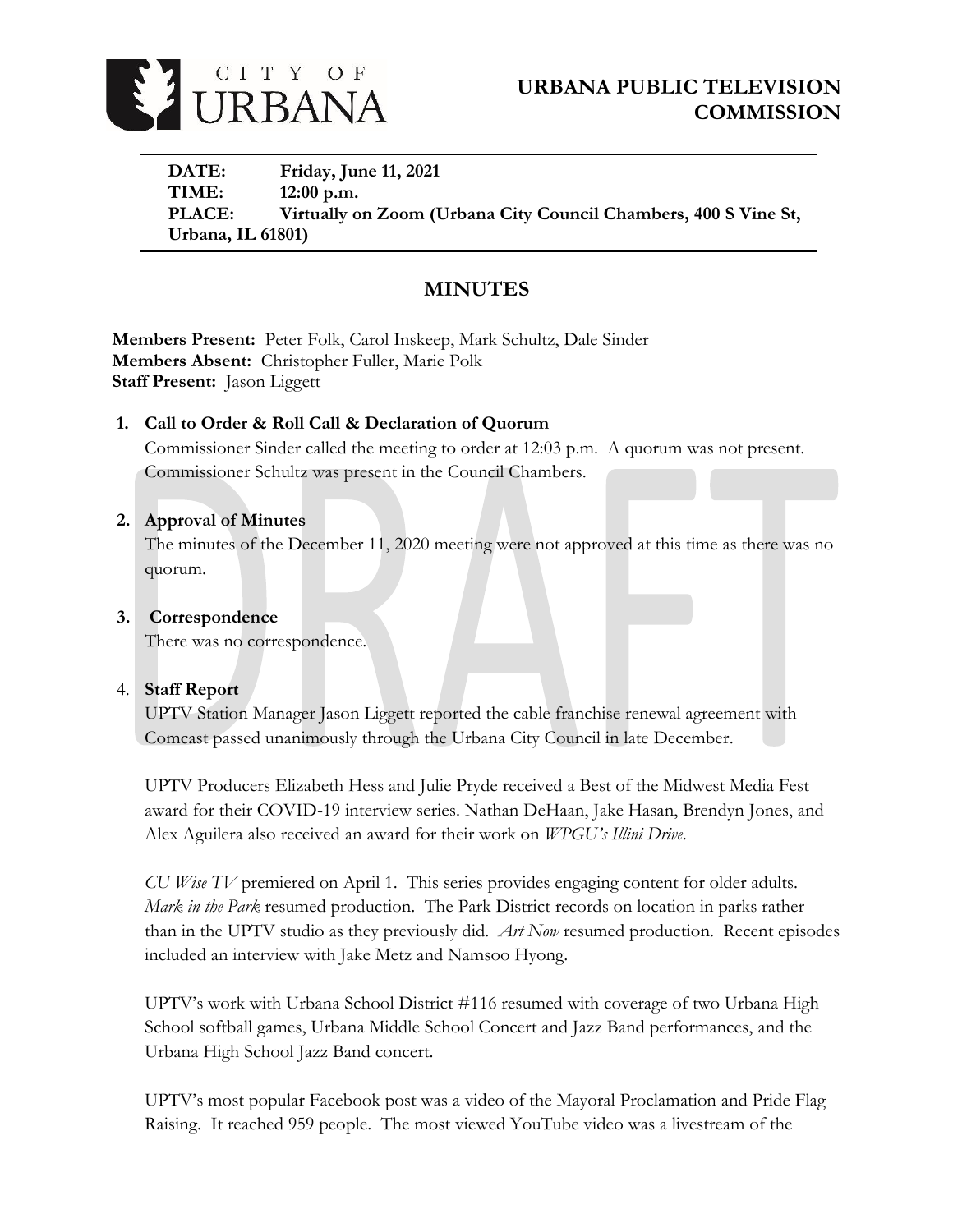Urbana High School Graduation Ceremony at 1,782 views. Liggett noted UPTV also streamed all three Urbana Middle School 8<sup>th</sup> Grade promotion ceremonies. The most popular tweet was the announcement of Illini Drive receiving a regional media award. It was actually UPTV's most popular tweet ever as it reached over 11,000 people.

Liggett thanked the community members who continued to produce videos regularly throughout the pandemic.

Chair Folk joined the meeting at 12:16 p.m.

Liggett is serving on the Midwest Region of the Alliance for Community Media's Conference Program Committee for the upcoming conference in October.

Liggett will present at the national Alliance for Community Media conference at the end of June.

Chair Folk assumed the duties of the chair at 12:19 p.m.

Commissioner Schultz moved approval of the December 11, 2020 minutes, seconded by Commissioner Inskeep, passed unanimously.

Liggett welcomed Sara Bennett to the UPTV Commission. She will be the representative from the Urbana Free Library beginning July 1, 2021.

# **5. Audience Participation**

There was no audience participation

## **6. Unfinished Business**

There was no unfinished business.

#### **7. New Business**

#### **A. Fiscal Year 2022 Budget**

Liggett reported staff capacity will remain the same as the 2021 budget. He did put in a request for an additional 18 hour/week Production Assistant to focus on government and education access programming. The request was not fulfilled.

#### **B. Capital Equipment Purchase Plan**

Liggett presented the planned capital purchases remaining for fiscal year 2021. The purchases were more than originally planned as the City needed to spend the fund balance of the 2% PEG fee. Purchases include a video broadcast server, closed captioning server, hearing assist system, video production switcher, DSLR camera, boom microphone, and public seating for the Council Chambers.

Liggett presented the planned capital purchases for fiscal year 2022. The total amount of money spent on new equipment totals \$41,000.00